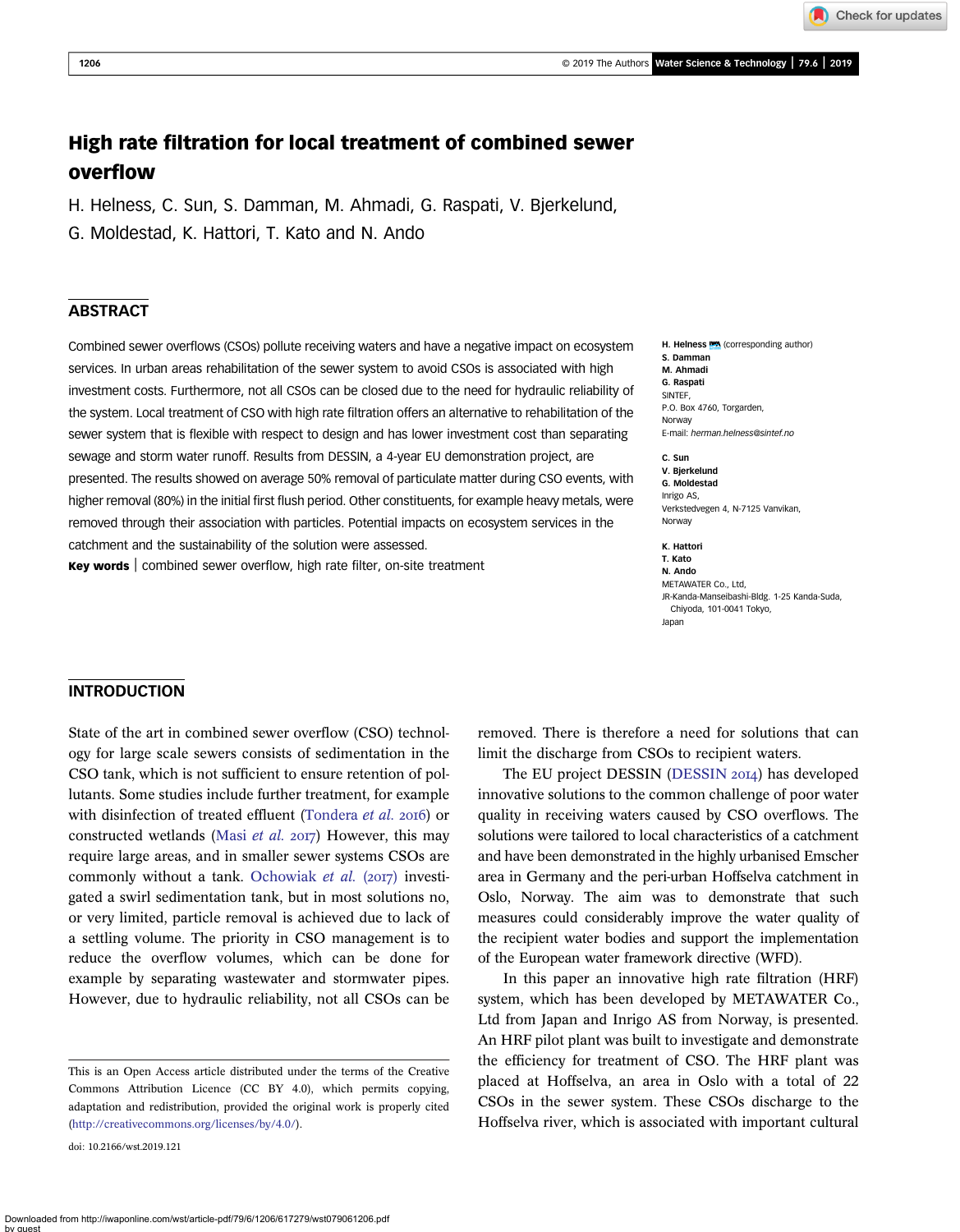and recreational values for the community. Downstream of the Hoffselva catchment there is a sewage tunnel transporting wastewater to a central wastewater treatment plant (WWTP). The WWTP is planned for expansion, and the sewer system is continuously upgraded and rehabilitated. However, there will still be a need for measures in the catchment to reduce impacts of CSO events and improve the quality in the receiving Hoffselva river.

#### **METHODS**

The HRF system for CSO (Figure 1) (Sun 2017) has a filter bed with special floating filter media in the shape of small crosses of a plastic material. The filter media is designed to have optimal shape to capture debris, organic material (chemical oxygen demand (COD)) and total suspended solids (SS), and with a high void ratio to give a low pressure drop during operation. The media material is acid and alkali proof, which enables treatment of feed water with various quality. There is no chemical addition or pre-treatment required for the HRF system. During the operation, switching between filtration and backwashing is done by a backwash valve which is closed and opened, controlled by inlet water level detection. Feed water flow is not stopped during backwashing.

The motorised equipment consists of inlet pumps (no pumps needed if gravity flow is available) and a compressor for pneumatic valves. During rainfall, CSO raw water comes from the distribution channel flowing upwards through the filter bed. Debris is removed on the surface, and SS and COD are removed also inside the filter bed. As the filter media becomes clogged, the water level on the influent side will rise due to the increased pressure drop over the filter bed. When the water level has increased to a predetermined set-point, a high-speed drain valve opens automatically and starts backwash. Filtrated water flows downward by gravity and discharges debris, SS and COD accumulated in the filter media. The backwash requires only a minute to clean the filter bed of sludge, and no filter media flows out during backwash.

An HRF pilot plant was put in operation at a CSO in the Hoffselva catchment in Oslo, Norway. This is a peri-urban catchment with forested areas in the upper part and increasingly urbanised areas as one follows the Hoffselva river towards the outlet in the Oslo fjord. The middle section has residential housing, and there are office buildings and industry in the lower part. The HRF pilot plant was placed at a CSO in a residential area with runoff mainly from gardens and paved surfaces. During the 2-year operation period, the plant started when the water level in the sewer increased to the level where the CSO became active and ran until the level fell after the rain event.

The pilot plant was equipped with online sensors for turbidity in the inlet and outlet water, and pressure sensors



Figure 1 | Illustration of the high rate filter for CSO treatment with detailed picture of filter media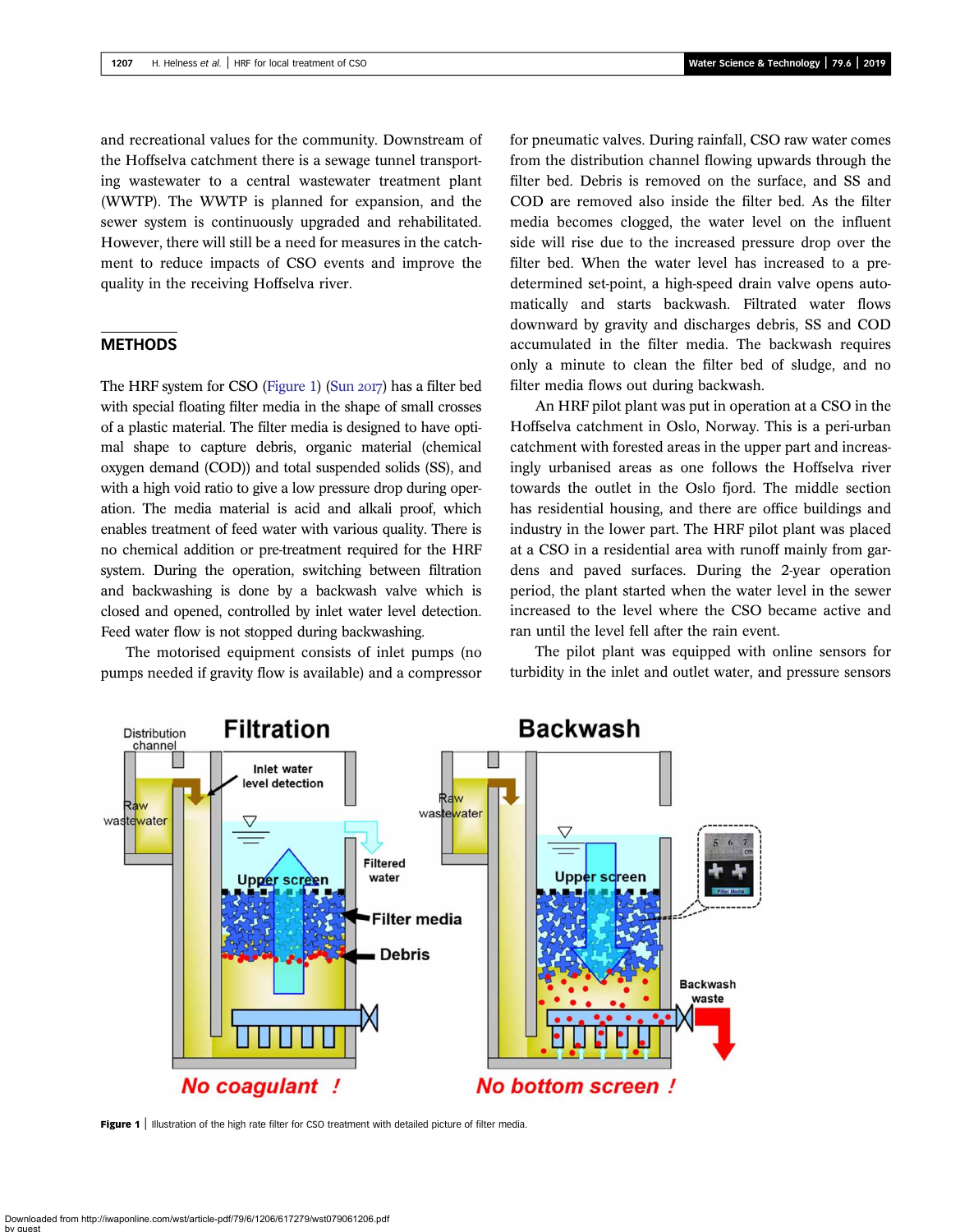to monitor water levels and pressure drop in the filter. Inlet and outlet water samples were collected with automatic samplers placed in refrigerators and sent for laboratory analysis of SS and COD. Total phosphorus (Tot-P), total nitrogen (Tot-N) and metals: aluminium (Al), zinc (Zn), copper (Cu) and chromium (Cr) were analysed on selected samples. Water samples were also collected in the downstream section of Hoffselva at Skøyen, and sent for laboratory analysis of SS, COD, Tot-P and Tot-N. All analyses were performed according to Norwegian Standards.

The effect of implementing local CSO treatment with the HRF system in the Hoffselva catchment and the sustainability of the solution were evaluated based on the results from the demonstration period using a tool for ecosystem services evaluation and sustainability assessment developed in DESSIN ([Anzaldua](#page-6-0) et al. 2018).

# RESULTS AND DISCUSSION

A total of 24 CSO events have been recorded during the testing and demonstration period, from September 2015 until September 2017 (Sun  $2017$ ; Sun *[et al.](#page-7-0)*  $2018$ ). During the test period, online turbidity data were recorded when the CSO event took place. Figures 2 and [3](#page-3-0) show typical development of online data.

The instantaneous separation efficiency typically varied between 20% and 80%, The turbidity separation efficiency varied with different feed water quality during the CSO events. Normally, higher feed water turbidity corresponded to higher separation efficiency. Mean turbidity separation efficiency in the demonstration period was 53%. As expected, removal of suspended solids followed the same trend as turbidity. Analysis of water samples collected at different filtration times demonstrated that up to 80% removal of suspended solids (SS) [\(Figure 4](#page-3-0)) and 75% removal of COD (data not shown) was achieved during the first flush. During a typical CSO event with an average SS removal of 56% in the HRF, the average COD removal was 47% [\(Figure 5\)](#page-3-0). This is in accordance with [Ødegaard](#page-7-0) [et al.](#page-7-0) (2003) who reported SS removal efficiencies of around 75% for coarse media filtration of wastewater without use of chemicals for enhanced separation.

The nutrient removal (data not shown) was relatively low because the major nitrogen and phosphorus species in the CSO feed water were soluble. The HRF solution showed promising treatment efficiency for heavy metals, with removal efficiencies of 48% for Al and Zn. Corresponding data for Cu and Cr were 57% and 31%, respectively. [Aryal](#page-7-0) et al. (2010) reported that iron, aluminium, copper, and zinc were significantly reduced in high rate treatment of stormwater in a fibre filter with inline flocculation using ferric chloride (FeCl<sub>3</sub>·6H<sub>2</sub>O).

Rakings and gravel in the CSO were not a problem during the demonstration. In general, the design of the HRF should provide access to the bottom of the filter chamber for periodic maintenance. The upwards flow through the filter bed will allow for example gravel to settle to the bottom of the filter chamber where settled material that is not removed in the normal backwashing of the filter bed can be removed periodically.

The effect of implementing local CSO treatment with the HRF system in the Hoffselva catchment was evaluated for two levels of implementation based on the results from the demonstration period. The CSOs in the catchment had



Figure 2 | Online data for inlet and outlet turbidity and calculated instantaneous separation efficiency.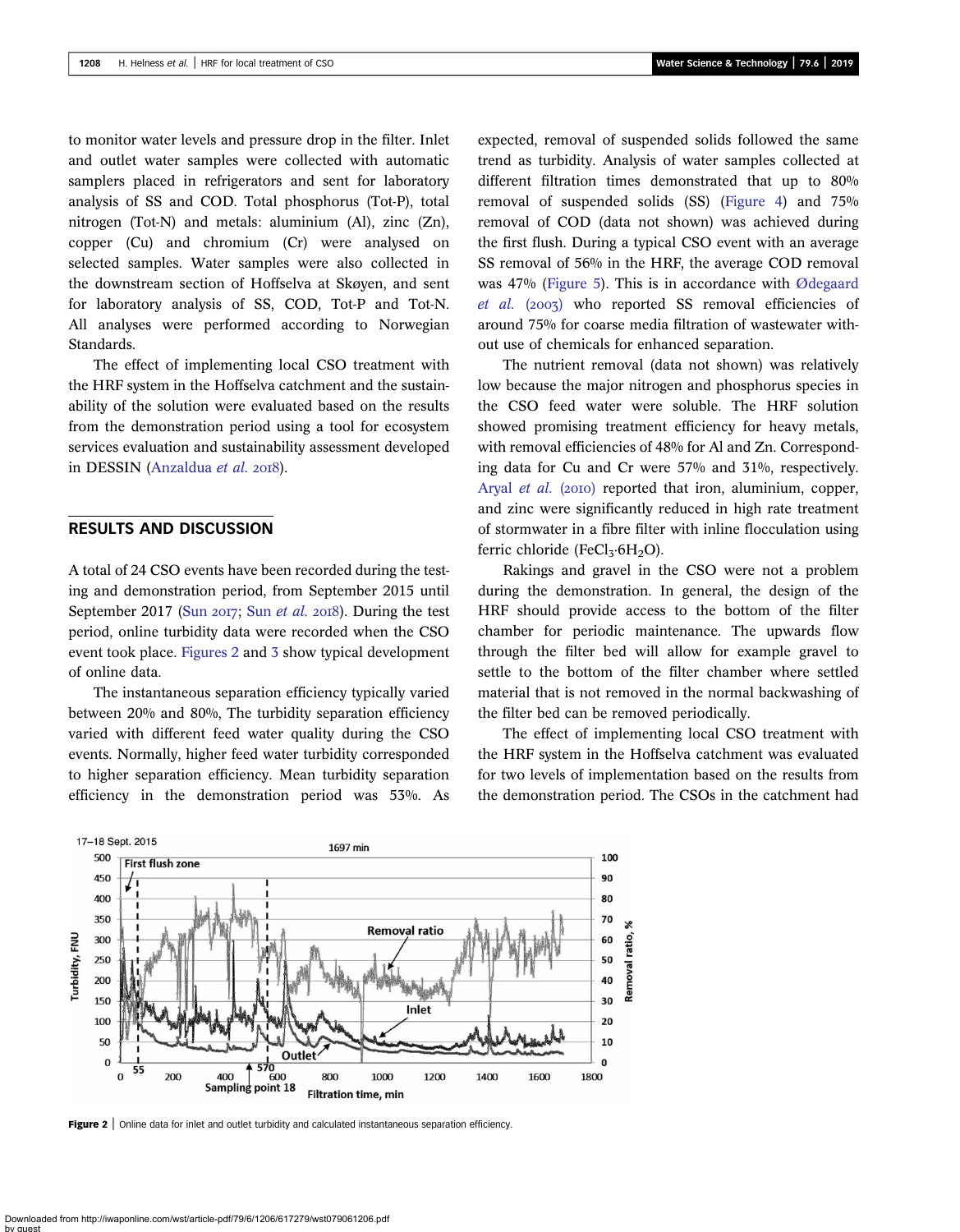<span id="page-3-0"></span>

Figure 3 | Online data for pressure drop (BW: backwash)



Figure 4 | Suspended solids loading rate of all CSO samples.



Figure 5 | Overall COD removal during a CSO event.

been classified according to undesired impacts according to a multicriteria risk evaluation, and grouped in 'red', 'yellow' and 'green' categories [\(Figure 6\)](#page-4-0) where the 'red' category had the highest risk of undesired impacts. In the evaluation, a case with implementation of the HRF solution at all the CSOs classified as red was compared to a case where the HRF solution was implemented at all CSOs classified as red or yellow.

The designs of the HRF solution for the CSOs were based on the flows of a CSO event with a 2-year return period (Sun [et al.](#page-7-0) 2018). Implementation of these designs according to the two cases were thereafter evaluated with respect to effects on two different rains with return periods of 2–3 months and 1 year that had occurred during the demonstration period. In addition, the 2-year rain was evaluated.

The HRF solution was assessed with regard to technical performance and potential effect on river water quality, benefits and co-benefits in terms of ecosystem services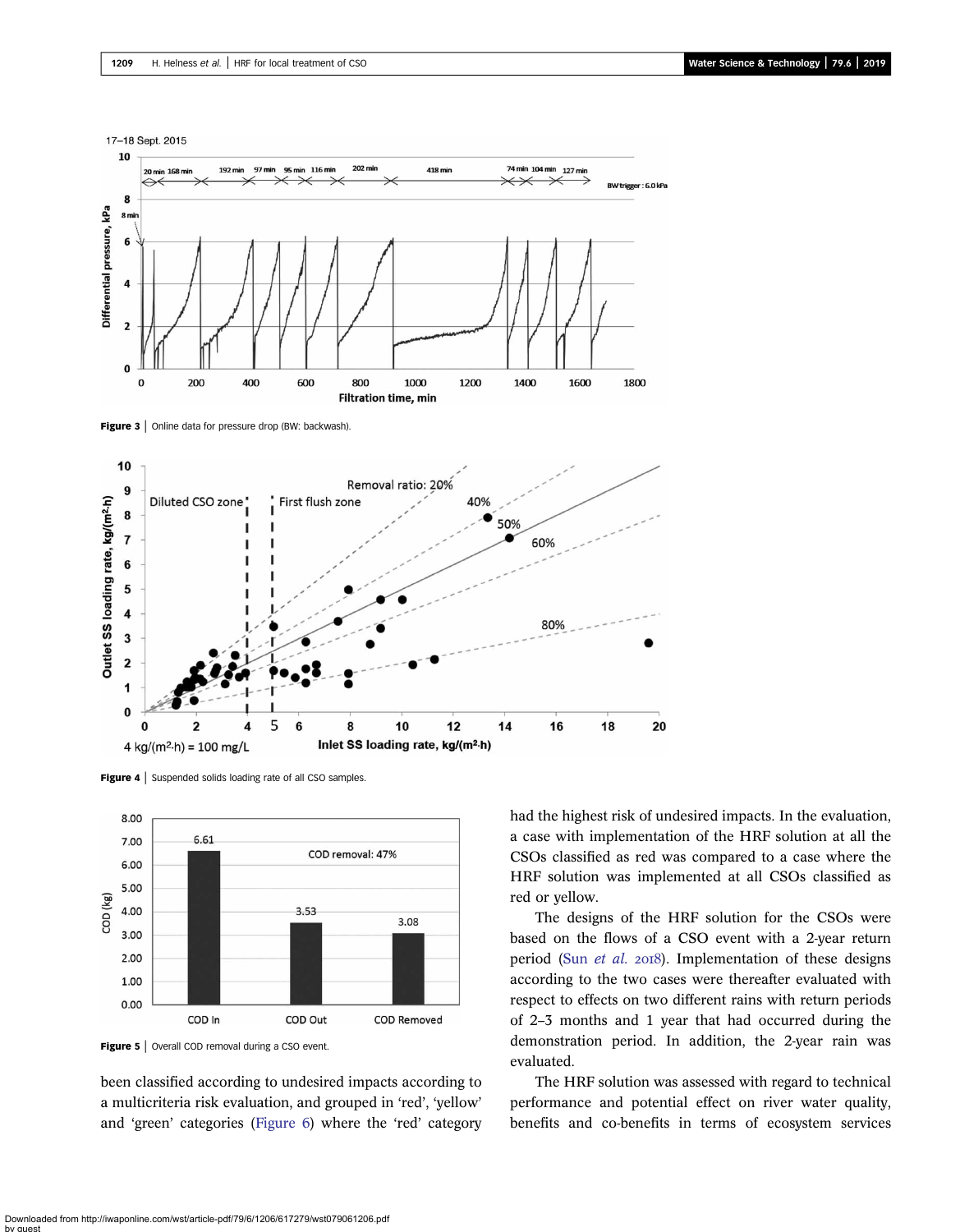<span id="page-4-0"></span>

Figure 6 | Classification of the CSOs in the Hoffselva catchment according to a multicriteria assessment of risk of undesired impacts. 'Red' classification indicates the highest risk and 'green' classification indicates the lowest risk. Please refer to the online version of this paper to see this figure in colour: <http://dx.doi.org/10.2166/wst.2019.121>.

(ESS) provided by the river, and the sustainability associated with the life-cycle of the technology itself [\(Helness](#page-7-0) et al. ). In the evaluation of ESS, a value of 252 mg SS/L was applied as a typical peak concentration of suspended solids in the Hoffselva river during situations with CSO discharge before any implementation of the solutions. Similarly, a value of 8 mg SS/L was applied as a typical concentration of SS during conditions without any CSO discharge.

An estimate of the concentration during CSO discharge with distinct levels of implementation of the HRF solutions was found based on the reduction in mass discharge. The accumulated discharge from a CSO with an HRF solution will be the combined effect of storage volume introduced by the HRF solution and the discharge by the filter effluent after the volume is filled [\(Figure 7](#page-5-0)). For very short CSO events the volume may not be filled giving 100% reduction in mass load to the recipient, while for very long CSO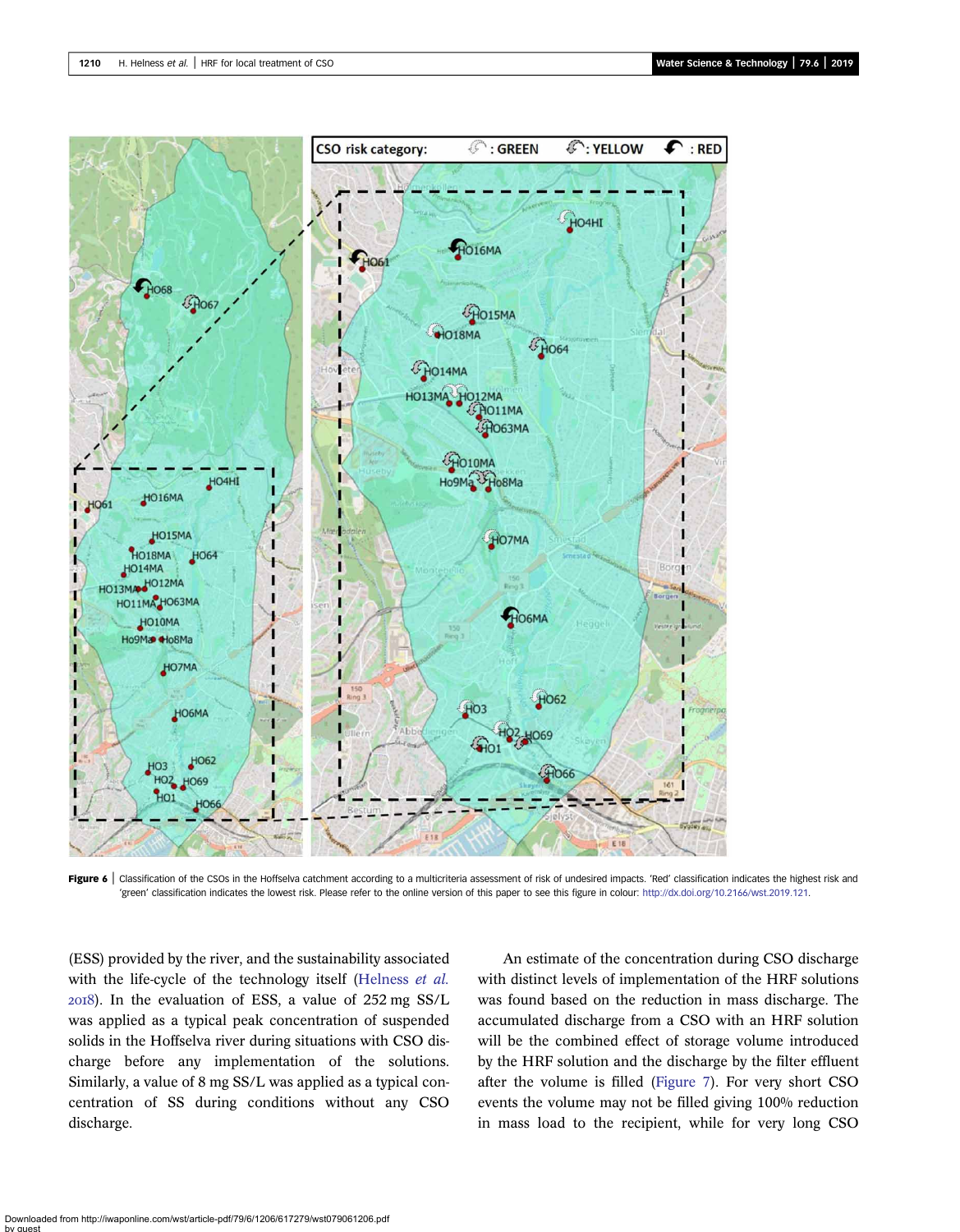<span id="page-5-0"></span>

Figure 7 | Illustration of accumulated mass discharge from a CSO with and without implementation of an HRF solution for a given CSO event and HRF design.

events the mass load reduction will approach the 50% instantaneous separation efficiency of the HRF.

The results for the whole catchment confirmed the importance of storage volume and illustrated the importance of the degree of implementation. With the duration of the evaluated rain events, the separation technology, i.e. the HRF, was found to have a contribution of 10–21% to the total mass load reduction in the whole catchment, which was 27–86%. The results also indicated, as expected, the highest improvement for the implementation alternative with most CSOs, with 73–86% mass load reduction compared to 27–59% for the alternative with only CSOs classified as red.

The potential value of reduced discharges from CSO for beneficiaries was substantial. It was related both to regulation & maintenance and to cultural ESS categories. Considering the direct effects of the demonstrated solution, the cultural ESS associated with aesthetic appreciation of the river water itself and riverbank area, i.e. ESS associated with transparency of the river water, and the visual impression of the water and riverbank were most significantly influenced by removal of particles and sewage garbage and therefore considered most improved.

Using the DESSIN ESS assessment tool, the potential value to local beneficiaries were summarised adapting a structured qualitative assessment method with four steps: (1) identify impacts, (2) map their spatial range or 'physical' extent, (3) assess the importance of the impact to society, and (4) assess the overall impact or value of the measure in question, considering the results from the preceding steps (Table 1).

Applying the sustainability assessment module of the tool showed that the differences in sustainability indicators were mainly related to overall removal and compliance with the WFD versus investment and operational costs. Some sustainability indicators, e.g. population affected, could not be differentiated depending on the degree of implementation, and others measured specific properties of the solution, e.g. energy consumption per  $m<sup>3</sup>$ , and were selected for comparison with the baseline (no implementation) and with other alternative solutions. As expected,

| <b>ESS category</b>         | <b>ESS</b>                                                          | Capability                                                                                                      | <b>Strength</b> | Range   | Value     | Type of value              |
|-----------------------------|---------------------------------------------------------------------|-----------------------------------------------------------------------------------------------------------------|-----------------|---------|-----------|----------------------------|
| Regulation &<br>maintenance | Water purification (visual<br>impression)                           | SS and sewage garbage<br>removal                                                                                | $++++$          | $++++$  | $+++ + +$ | Indirect (use and non-use) |
|                             | Water purification<br>(reducing odour)                              |                                                                                                                 | $^{+}$          | $+$     | $+$       | Indirect (use and non-use) |
|                             | Maintaining populations<br>and habitats (sustaining)<br>fish)       | Sewage garbage and SS<br>removal, and in addition<br>removal of nutrients and                                   | $++$            | $++$    | $++$      | Indirect (use and non-use) |
|                             | Maintaining populations<br>and habitats (preserve)<br>biodiversity) | other pollutants associated<br>with particles                                                                   | $+$             | $++$    | $++$      | Indirect (use and non-use) |
| Cultural                    | Aesthetic appreciation                                              | SS and sewage garbage<br>removal                                                                                | $++++$          | $+++++$ | $+++ + +$ | Direct (non-use)           |
|                             | Recreation                                                          | Sewage garbage and SS                                                                                           | $+$             | $+$     | $+$       | Indirect (use and non-use) |
|                             | Spiritual, heritage<br>preservation                                 | removal, and in addition<br>removal of nutrients, other<br>pollutants and bacteria<br>associated with particles | $+$             | $++$    | $++$      | Direct (non-use)           |

Downloaded from http://iwaponline.com/wst/article-pdf/79/6/1206/617279/wst079061206.pdf by guest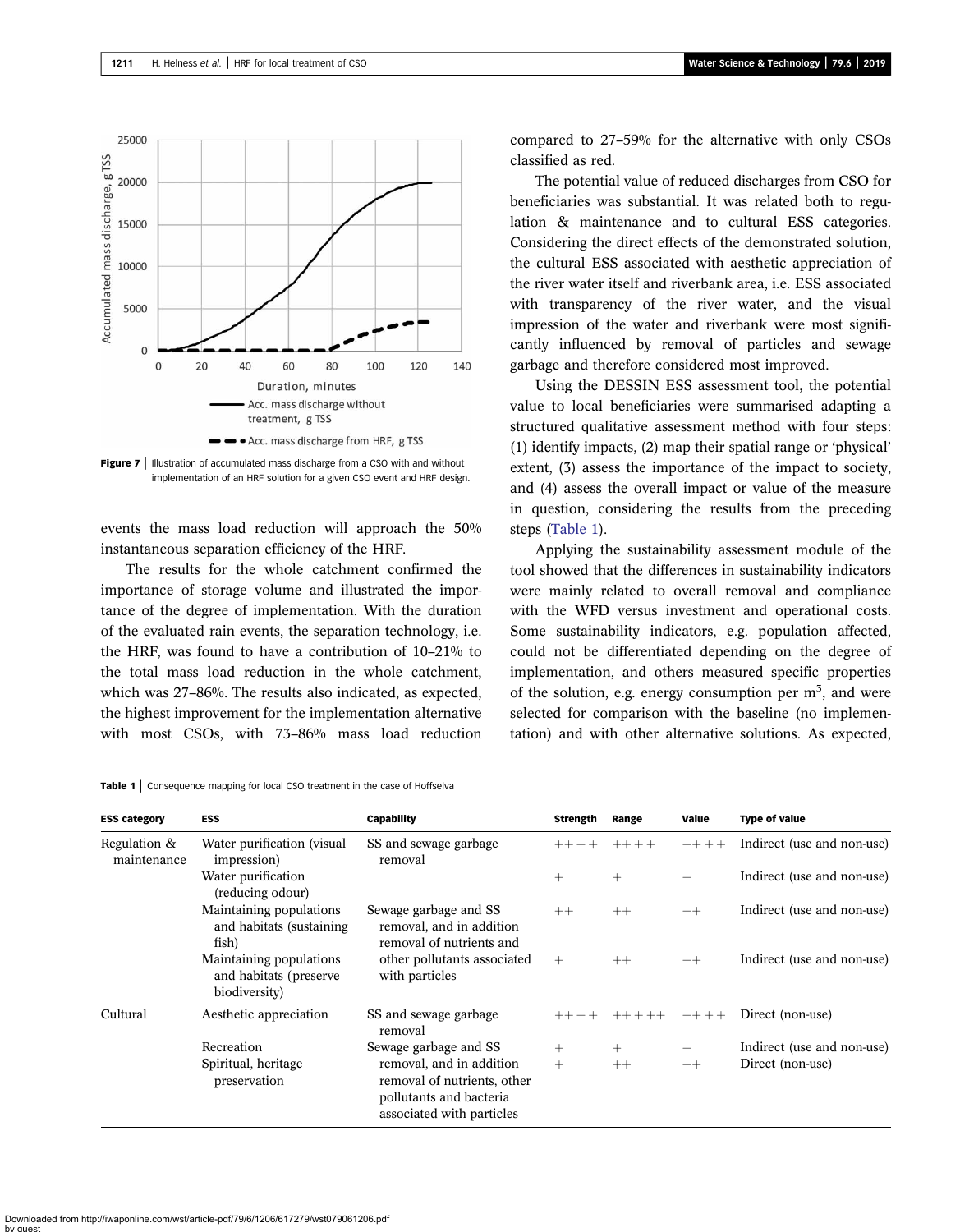<span id="page-6-0"></span>

Figure 8 | The ratio of selected sustainability assessment indicators for the 'red' and the 'red + yellow' implementation cases (WTP: water treatment plant; PV: present value of investment). Please refer to the online version of this paper to see this figure in colour: [http://dx.doi.org/10.2166/wst.2019.121.](http://dx.doi.org/10.2166/wst.2019.121)

these did not show differences in the comparison using ratios of selected sustainability assessment indicators for the two implementation cases (Figure 8).

# **CONCLUSIONS**

The innovative high rate filtration system has been demonstrated for local CSO treatment at Hoffselva in Oslo, Norway. The results indicated that the HRF plant had 50% separation efficiency for particulate matter after the storage volume had been filled. The overall total removal for SS and COD will be influenced by the storage volume in the solution. Local CSO treatment can, however, be considered as an effective method to reduce the emission of particulate pollutants into the river.

The potential value of reduced discharges from CSO was substantial in the case of Hoffselva. It was related both to regulation & maintenance ESS and to cultural ESS. Considering the direct effects of the demonstrated solution, the Cultural ESS associated with aesthetic appreciation of the river water itself and riverbank area, i.e. ESS associated with transparency of the river water, and the visual impression of the water and riverbank were considered most improved.

The sustainability assessment of the two implementation cases showed that the differences were mainly related to overall removal and compliance with the WFD versus investment and operational costs. Other sustainability indicators selected for comparison with the baseline (no implementation) and with other alternative solutions did not, as expected, show differences between the two implementation cases.

The HRF solution demonstrated in DESSIN may be an addition to the 'toolbox' of alternative measures that a municipality may use for future adaptation of the water infrastructure, and the DESSIN ESS evaluation tool may be a useful supplement to the conventional evaluations of such measures.

#### REFERENCES

Anzaldua, G., Gerner, N. V., Lago, M., Abhold, K., Hinzmann, M., Beyer, S., Winking, C., Riegels, N., Krogsgaard Jensen, J., Termes, M., Amorós, J., Wencki, K., Strehl, C., Ugarelli, R., Hasenheit, M., Nafo, I., Hernandez, M., Vilanova, E., Damman, S., Brouwer, S., Rouillard, J., Schwesig, D. & Birk, S. 2018 [Getting into the water with the ecosystem services](http://dx.doi.org/10.1016/j.ecoser.2017.12.004) [approach: the DESSIN ESS evaluation framework](http://dx.doi.org/10.1016/j.ecoser.2017.12.004). Ecosystem Services 30 (part B), 318–326. DOI: 10.1016/j. ecoser.2017.12.004.